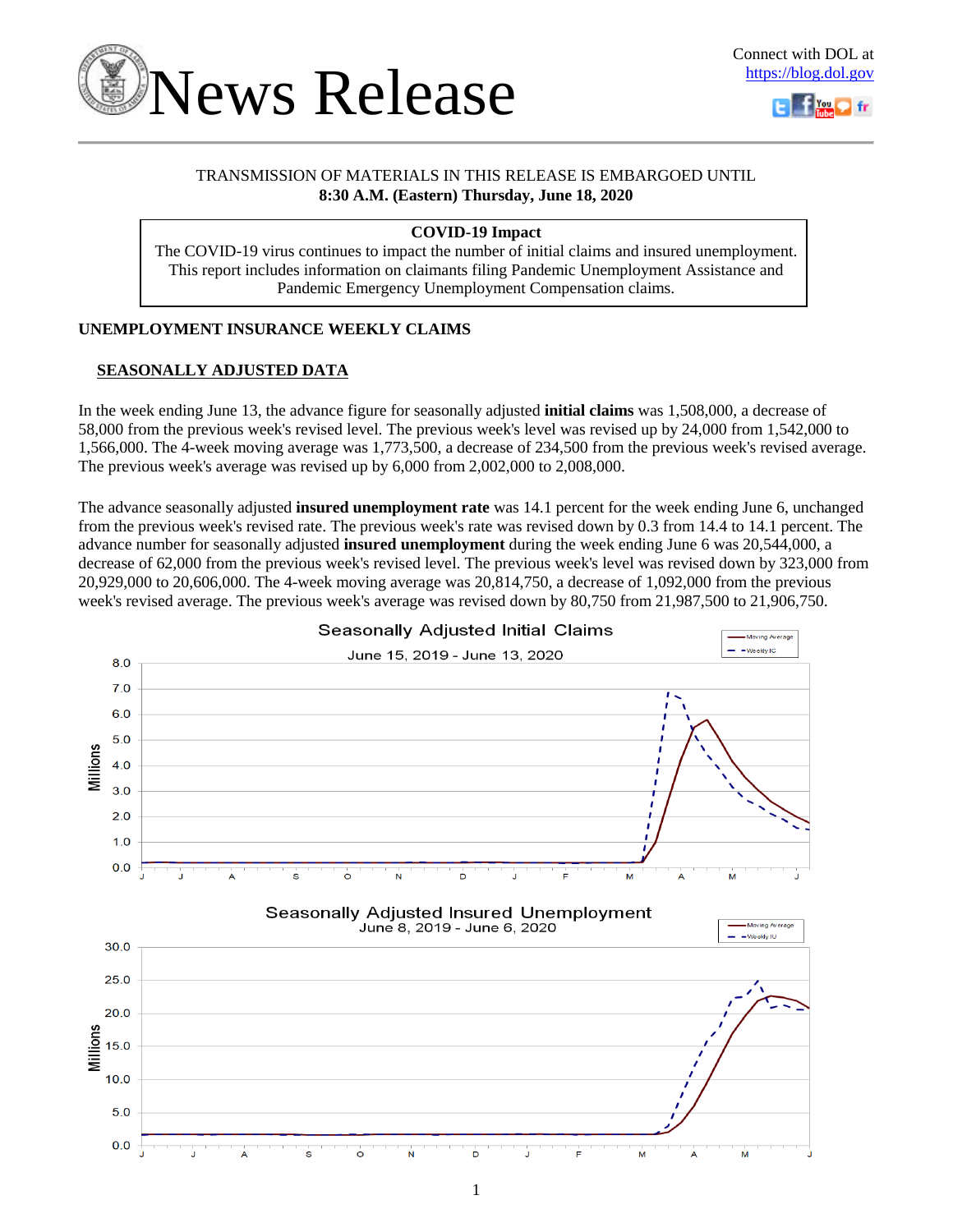## **UNADJUSTED DATA**

The advance number of actual initial claims under state programs, unadjusted, totaled 1,433,027 in the week ending June 13, a decrease of 128,240 (or -8.2 percent) from the previous week. The seasonal factors had expected a decrease of 73,600 (or -4.7 percent) from the previous week. There were 205,921 initial claims in the comparable week in 2019. In addition, for the week ending June 13, 46 states reported 760,526 initial claims for Pandemic Unemployment Assistance.

The advance unadjusted insured unemployment rate was 12.8 percent during the week ending June 6, unchanged from the prior week. The advance unadjusted number for persons claiming UI benefits in state programs totaled 18,654,001, an increase of 25,986 (or 0.1 percent) from the preceding week. The seasonal factors had expected an increase of 82,425 (or 0.4 percent) from the previous week. A year earlier the rate was 1.1 percent and the volume was 1,522,665.



The total number of people claiming benefits in all programs for the week ending May 30 was 29,140,557, a decrease of 375,522 from the previous week. There were 1,562,476 persons claiming benefits in all programs in the comparable week in 2019.

During the week ending May 30, Extended Benefits were available in the following 34 states: Alaska, California, Connecticut, the District of Columbia, Delaware, Georgia, Hawaii, Idaho, Illinois, Iowa, Kentucky, Louisiana, Maine, Massachusetts, Michigan, Minnesota, Mississippi, Montana, Nevada, New Hampshire, New Jersey, New Mexico, New York, North Carolina, Ohio, Oregon, Pennsylvania, Puerto Rico, Rhode Island, South Carolina, Vermont, Washington, West Virginia, and Wisconsin.

Initial claims for UI benefits filed by former Federal civilian employees totaled 1,717 in the week ending June 6, a decrease of 251 from the prior week. There were 1,159 initial claims filed by newly discharged veterans, a decrease of 7 from the preceding week.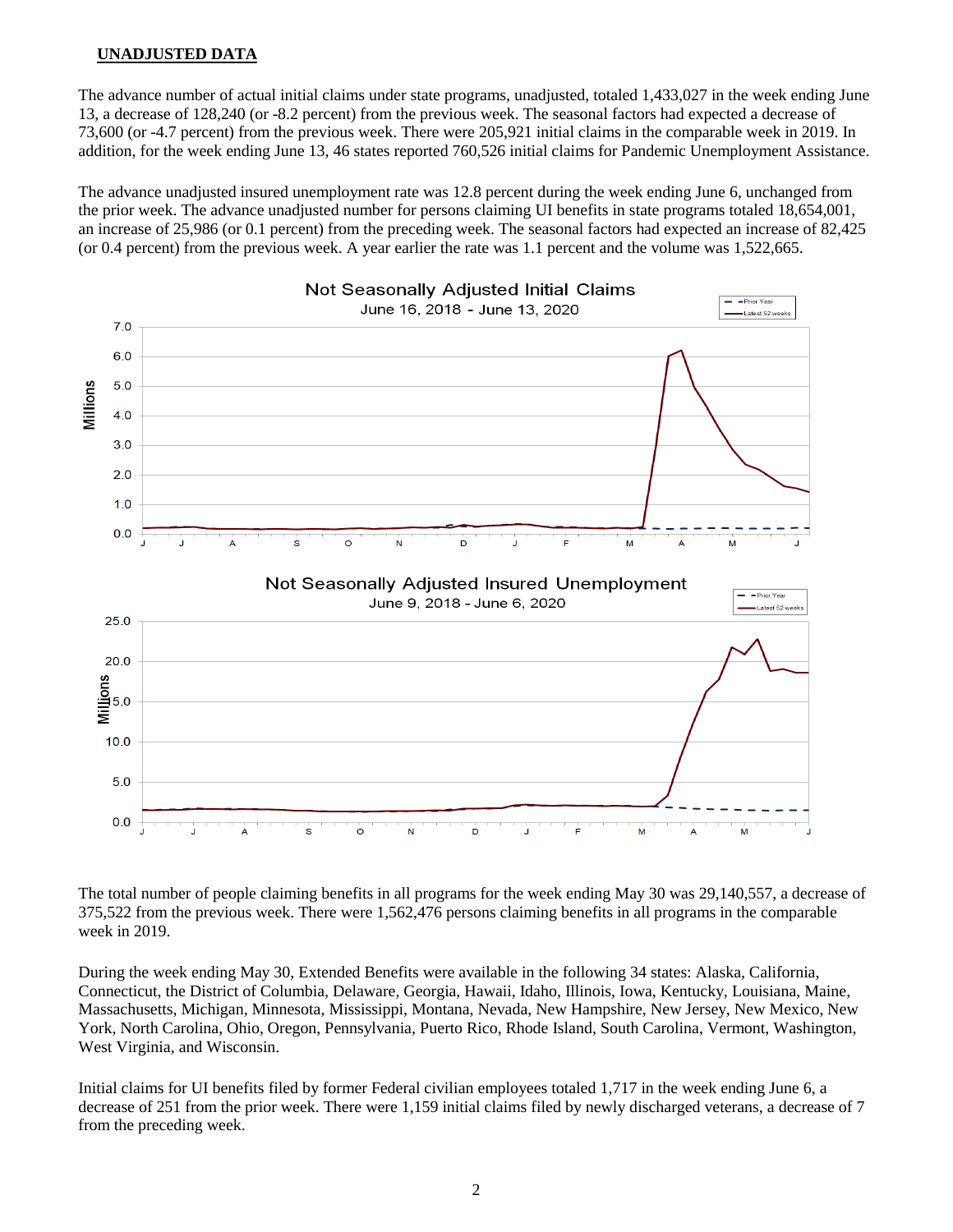There were 15,514 former Federal civilian employees claiming UI benefits for the week ending May 30, an increase of 245 from the previous week. Newly discharged veterans claiming benefits totaled 11,901, an increase of 35 from the prior week.

During the week ending May 30, 44 states reported 9,280,644 individuals claiming Pandemic Unemployment Assistance benefits and 35 states reported 1,077,319 individuals claiming Pandemic Emergency Unemployment Compensation benefits.

The highest insured unemployment rates in the week ending May 30 were in Nevada (24.2), Puerto Rico (21.1), Hawaii (20.2), New York (18.0), Michigan (17.6), Connecticut (16.3), California (16.2), Rhode Island (16.2), Louisiana (16.1), and Massachusetts (16.1).

The largest increases in initial claims for the week ending June 6 were in California  $(+27,202)$ , Massachusetts  $(+17,512)$ , Oklahoma (+17,149), New York (+11,873), and Maryland (+9,718), while the largest decreases were in Florida (-95,546), Texas (-17,001), Georgia (-13,909), Michigan (-11,454), and Maine (-8,034).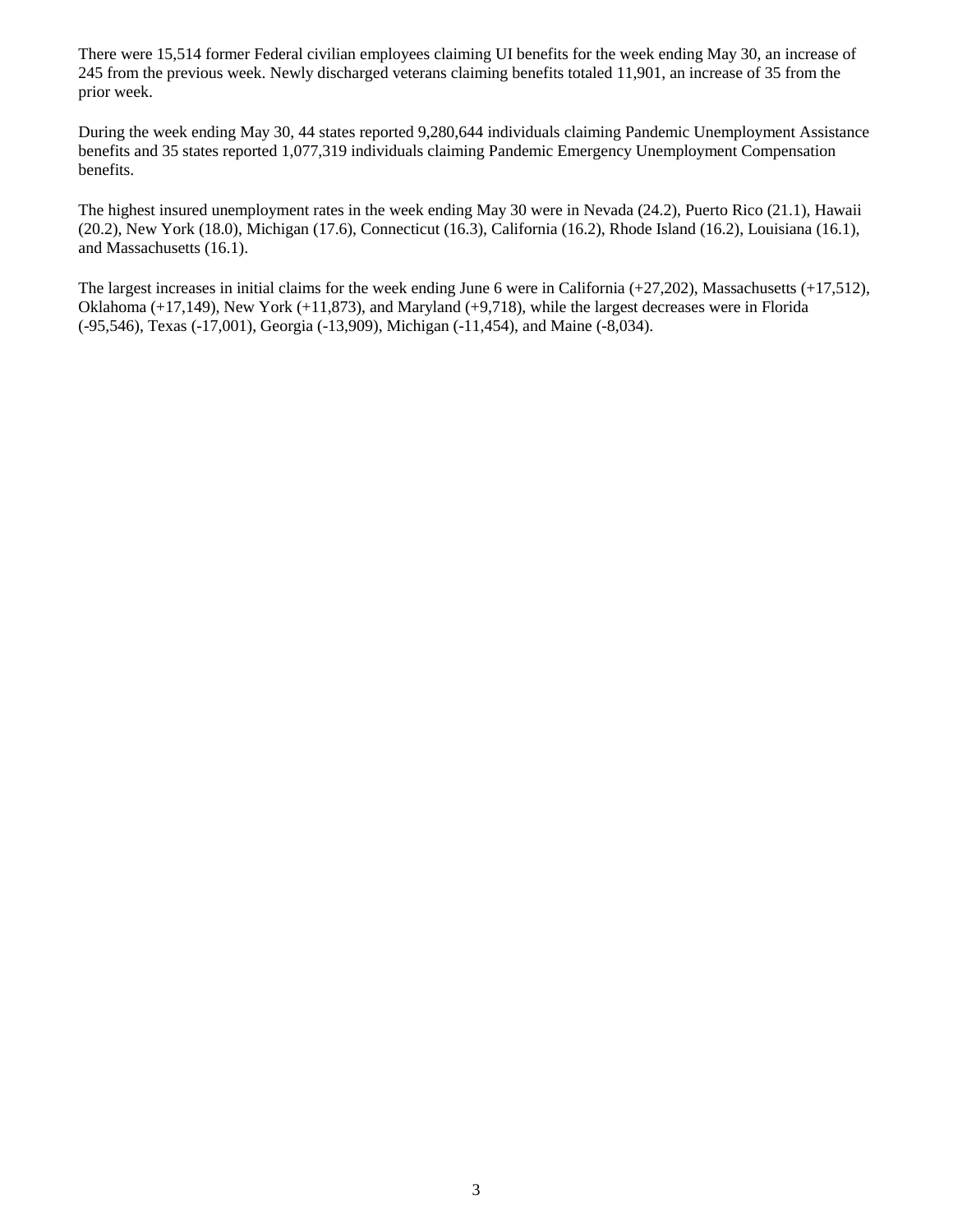## UNEMPLOYMENT INSURANCE DATA FOR REGULAR STATE PROGRAMS

| <b>WEEK ENDING</b>                  | June 13    | June 6     | <b>Change</b> | May 30     | Prior Year <sup>1</sup> |
|-------------------------------------|------------|------------|---------------|------------|-------------------------|
| Initial Claims (SA)                 | 1,508,000  | 1,566,000  | $-58,000$     | 1,897,000  | 219,000                 |
| Initial Claims (NSA)                | 1,433,027  | 1,561,267  | $-128,240$    | 1,620,008  | 205,921                 |
| 4-Wk Moving Average (SA)            | 1,773,500  | 2,008,000  | $-234.500$    | 2,288,250  | 219,250                 |
| <b>WEEK ENDING</b>                  | June 6     | May 30     | <b>Change</b> | May 23     | Prior Year <sup>1</sup> |
| Insured Unemployment (SA)           | 20,544,000 | 20,606,000 | $-62,000$     | 21,268,000 | 1,677,000               |
| Insured Unemployment (NSA)          | 18,654,001 | 18,628,015 | $+25,986$     | 19,098,624 | 1,522,665               |
| 4-Wk Moving Average (SA)            | 20,814,750 | 21,906,750 | $-1,092,000$  | 22,392,250 | 1,686,750               |
| Insured Unemployment Rate $(SA)^2$  | 14.1%      | 14.1%      | 0.0           | 14.6%      | 1.2%                    |
| Insured Unemployment Rate $(NSA)^2$ | 12.8%      | 12.8%      | 0.0           | 13.1%      | 1.1%                    |

## INITIAL CLAIMS FILED IN FEDERAL PROGRAMS (UNADJUSTED)

| <b>WEEK ENDING</b><br>Pandemic Unemployment Assistance | June 13<br>760,526 | June 6<br>694.463 | <b>Change</b><br>$+66,063$ | May 30<br>798,509       |
|--------------------------------------------------------|--------------------|-------------------|----------------------------|-------------------------|
| <b>WEEK ENDING</b>                                     | June 6             | May 30            | <b>Change</b>              | Prior Year <sup>1</sup> |
| Federal Employees (UCFE)                               | 1.717              | 1.968             | $-251$                     | 692                     |
| Newly Discharged Veterans (UCX)                        | 1,159              | 1,166             | -7                         | 521                     |

## PERSONS CLAIMING UI BENEFITS IN ALL PROGRAMS (UNADJUSTED)

| <b>WEEK ENDING</b>                            | May 30       | May 23     | <b>Change</b> | Prior Year <sup>1</sup> |
|-----------------------------------------------|--------------|------------|---------------|-------------------------|
| <b>Regular State</b>                          | 18,548,291   | 19,022,578 | $-474,287$    | 1,535,571               |
| <b>Federal Employees</b>                      | 15,514       | 15,269     | $+245$        | 6,702                   |
| <b>Newly Discharged Veterans</b>              | 11,901       | 11,866     | $+35$         | 5,644                   |
| Pandemic Unemployment Assistance <sup>3</sup> | 9,280,644    | 9,725,386  | $-444,742$    | <b>NA</b>               |
| Pandemic Emergency UC <sup>4</sup>            | 1,077,319    | 520,520    | $+556,799$    | <b>NA</b>               |
| Extended Benefits <sup>5</sup>                | 2.711        | 2,222      | $+489$        | $\Omega$                |
| State Additional Benefits <sup>6</sup>        | 2,511        | 4,222      | $-1.711$      | 5,576                   |
| STC / Workshare <sup>7</sup>                  | 226,862      | 214,016    | $+12,846$     | 8,983                   |
| TOTAL <sup>8</sup>                            | 29, 165, 753 | 29,516,079 | $-350,326$    | 1,562,476               |

## FOOTNOTES

SA - Seasonally Adjusted Data, NSA - Not Seasonally Adjusted Data

- 1. Prior year is comparable to most recent data.
- 2. Most recent week used covered employment of 145,671,710 as denominator.
- 3. Information on the Pandemic Unemployment Assistance (PUA) program can be found in UIPL 16-20: [PUA Program](https://wdr.doleta.gov/directives/corr_doc.cfm?DOCN=4628)  [information](https://wdr.doleta.gov/directives/corr_doc.cfm?DOCN=4628)
- 4. Information on the Pandemic Emergency Unemployment Compensation (PEUC) program can be found in Unemployment Insurance Program Letter (UIPL) 17-20: [PEUC Program information](https://wdr.doleta.gov/directives/corr_doc.cfm?DOCN=8452)
- 5. Information on the EB program can be found here: **EB Program information**
- 6. Some states maintain additional benefit programs for those claimants who exhaust regular benefits, and when applicable, extended benefits. Information on states that participate, and the extent of benefits paid, can be found starting on page 4-4 of this link: [Extensions and Special Programs PDF](https://oui.doleta.gov/unemploy/pdf/uilawcompar/2019/special.pdf#page=4)
- 7. Information on STC/Worksharing can be found starting on page 4-8 of the following link: [Extensions and Special Programs](https://oui.doleta.gov/unemploy/pdf/uilawcompar/2019/special.pdf#page=8)  [PDF](https://oui.doleta.gov/unemploy/pdf/uilawcompar/2019/special.pdf#page=8)
- 8. Totals include PUA Unemployment for the appropriate corresponding week.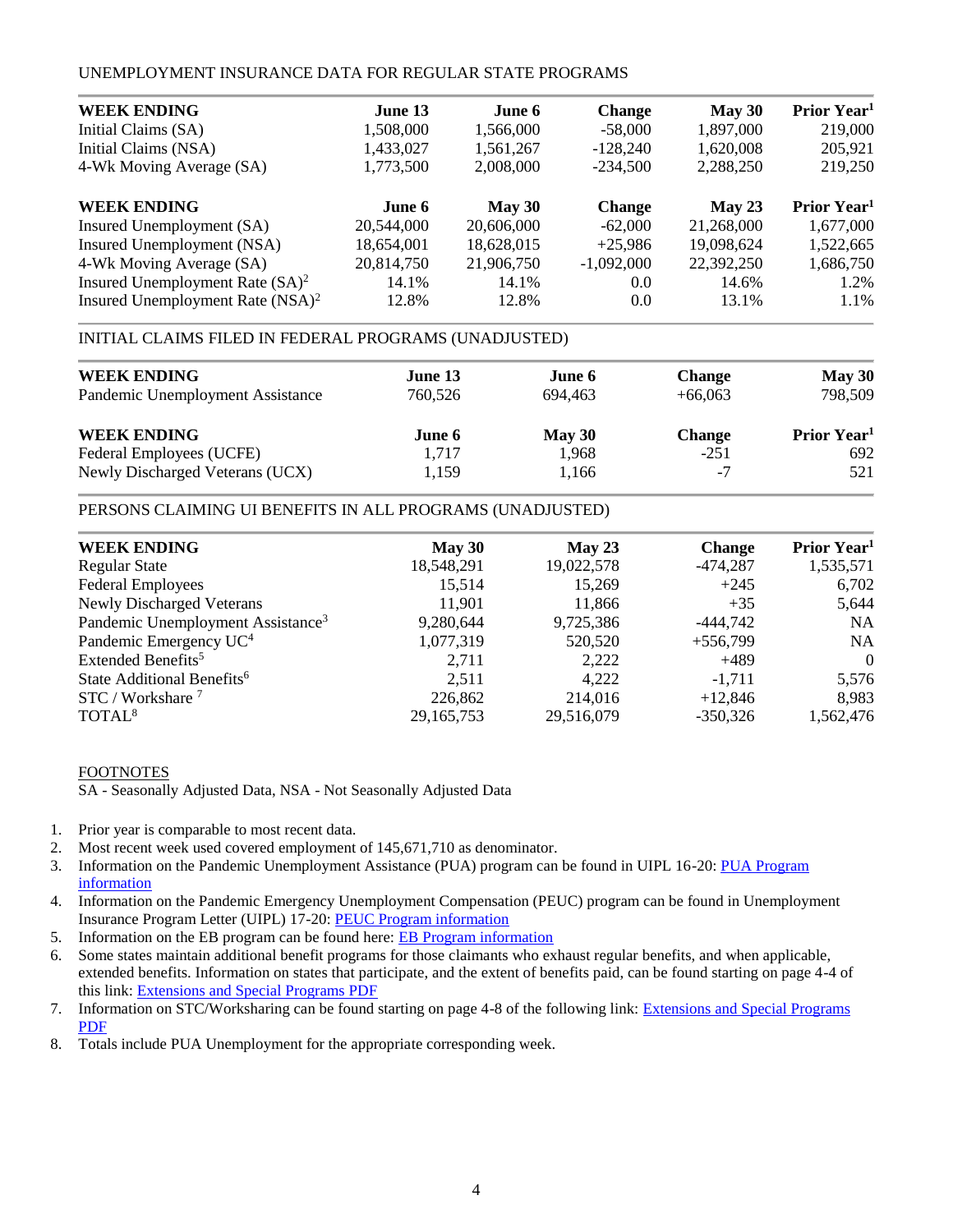## Advance State Claims - Not Seasonally Adjusted

|                      | Initial Claims Filed During Week Ended June 13 |           |            | Insured Unemployment For Week Ended June 6 |            |           |  |  |
|----------------------|------------------------------------------------|-----------|------------|--------------------------------------------|------------|-----------|--|--|
| <b>STATE</b>         | Advance                                        | Prior Wk  | Change     | Advance                                    | Prior Wk   | Change    |  |  |
| Alabama              | 13,848                                         | 19,949    | $-6,101$   | 157,228                                    | 180,245    | $-23,017$ |  |  |
| Alaska               | 7,119                                          | 7,081     | 38         | 45,276                                     | 47,123     | $-1,847$  |  |  |
| Arizona              | 22,764                                         | 24,367    | $-1,603$   | 201,949                                    | 210,605    | $-8,656$  |  |  |
| Arkansas             | 8,914                                          | 9,663     | $-749$     | 108,972                                    | 115,482    | $-6,510$  |  |  |
| California           | 243,344                                        | 255,836   | $-12,492$  | 3,038,857                                  | 2,812,484  | 226,373   |  |  |
| Colorado             | 10,212                                         | 13,098    | $-2,886$   | 243,132                                    | 263,810    | $-20,678$ |  |  |
| Connecticut          | 11,912                                         | 15,366    | $-3,454$   | 271,448                                    | 269,117    | 2,331     |  |  |
| Delaware             | 2,414                                          | 3,037     | $-623$     | 53,139                                     | 49,659     | 3,480     |  |  |
| District of Columbia | 3,002                                          | 3,385     | $-383$     | 71,272                                     | 72,023     | $-751$    |  |  |
| Florida              | 86,298                                         | 112,161   | $-25,863$  | 890,134                                    | 966,625    | $-76,491$ |  |  |
|                      | 130,766                                        | 135,254   | $-4,488$   | 678,194                                    | 698,154    | $-19,960$ |  |  |
| Georgia              |                                                |           |            |                                            |            |           |  |  |
| Hawaii               | 6,694                                          | 7,338     | $-644$     | 119,029                                    | 125,408    | $-6,379$  |  |  |
| Idaho                | 3,392                                          | 3,953     | $-561$     | 36,522                                     | 47,779     | $-11,257$ |  |  |
| Illinois             | 44,639                                         | 44,606    | 33         | 709,244                                    | 741,738    | $-32,494$ |  |  |
| Indiana              | 24,952                                         | 22,931    | 2,021      | 216,038                                    | 221,056    | $-5,018$  |  |  |
| Iowa                 | 9,516                                          | 9,488     | 28         | 154,752                                    | 158,268    | $-3,516$  |  |  |
| Kansas               | 8,862                                          | 8,261     | 601        | 94,818                                     | 91,070     | 3,748     |  |  |
| Kentucky             | 37,453                                         | 40,733    | $-3,280$   | 180,815                                    | 197,702    | $-16,887$ |  |  |
| Louisiana            | 23,242                                         | 21,879    | 1,363      | 297,820                                    | 305,083    | $-7,263$  |  |  |
| Maine                | 2,973                                          | 3,117     | $-144$     | 65,511                                     | 78,247     | $-12,736$ |  |  |
| Maryland             | 22,902                                         | 41,638    | $-18,736$  | 245,270                                    | 246,535    | $-1,265$  |  |  |
| Massachusetts        | 30,156                                         | 45,142    | $-14,986$  | 571,186                                    | 574,019    | $-2,833$  |  |  |
| Michigan*            | 19,552                                         | 27,836    | $-8,284$   | 706,961                                    | 756,276    | $-49,315$ |  |  |
| Minnesota            | 25,549                                         | 28,311    | $-2,762$   | 391,180                                    | 398,799    | $-7,619$  |  |  |
| Mississippi          | 18,013                                         | 21,283    | $-3,270$   | 155,349                                    | 148,902    | 6,447     |  |  |
| Missouri             | 17,312                                         | 19,907    | $-2,595$   | 215,920                                    | 236,531    | $-20,611$ |  |  |
| Montana              | 3,013                                          | 3,078     | $-65$      | 42,886                                     | 46,305     | $-3,419$  |  |  |
| Nebraska             | 4,918                                          | 4,697     | 221        | 56,051                                     | 60,479     | $-4,428$  |  |  |
| Nevada               | 14,399                                         | 10,748    | 3,651      | 305,892                                    | 334,182    | $-28,290$ |  |  |
| New Hampshire        | 6,302                                          | 6,303     | $-1$       | 97,914                                     | 102,189    | $-4,275$  |  |  |
| New Jersey           | 25,810                                         | 23,166    | 2,644      | 537,564                                    | 559,057    | $-21,493$ |  |  |
| New Mexico           | 5,353                                          | 5,290     | 63         | 105,439                                    | 104,019    | 1,420     |  |  |
| New York             | 96,299                                         | 93,799    | 2,500      | 1,686,236                                  | 1,694,809  | $-8,573$  |  |  |
| North Carolina       | 31,512                                         | 33,865    | $-2,353$   | 517,883                                    | 537,652    | $-19,769$ |  |  |
| North Dakota         | 2,298                                          | 2,252     | 46         | 33,774                                     | 29,855     | 3,919     |  |  |
| Ohio                 | 33,112                                         | 36,154    | $-3,042$   | 471,012                                    | 533,347    | $-62,335$ |  |  |
| Oklahoma             | 56,737                                         | 77,525    | $-20,788$  | 167,247                                    | 156,795    | 10,452    |  |  |
| Oregon               | 23,393                                         | 24,508    | $-1,115$   | 420,129                                    | 275,768    | 144,361   |  |  |
| Pennsylvania         | 50,702                                         | 48,827    | 1,875      | 918,197                                    | 846,788    | 71,409    |  |  |
| Puerto Rico          | 7,990                                          | 8,820     | $-830$     | 174,004                                    | 180,722    | $-6,718$  |  |  |
| Rhode Island         | 2,571                                          | 3,518     | $-947$     | 73,517                                     | 76,946     | $-3,429$  |  |  |
| South Carolina       | 19,366                                         | 23,188    | $-3,822$   | 198,014                                    | 212,570    | $-14,556$ |  |  |
| South Dakota         | 1,006                                          | 880       | 126        | 18,562                                     | 20,573     | $-2,011$  |  |  |
| Tennessee            | 19,925                                         | 20,908    | $-983$     | 291,728                                    | 310,065    | $-18,337$ |  |  |
|                      |                                                |           |            |                                            |            |           |  |  |
| Texas                | 93,895                                         | 89,676    | 4,219      | 1,325,008                                  | 1,215,507  | 109,501   |  |  |
| Utah                 | 4,847                                          | 5,382     | $-535$     | 75,333                                     | 78,145     | $-2,812$  |  |  |
| Vermont              | 1,695                                          | 1,650     | 45         | 43,000                                     | 45,207     | $-2,207$  |  |  |
| Virgin Islands       | $22\,$                                         | 32        | $-10$      | 5,738                                      | 5,564      | 174       |  |  |
| Virginia             | 28,084                                         | 29,231    | $-1,147$   | 387,239                                    | 396,056    | $-8,817$  |  |  |
| Washington           | 33,651                                         | 30,677    | 2,974      | 444,210                                    | 438,156    | 6,054     |  |  |
| West Virginia        | 4,151                                          | 4,413     | $-262$     | 82,159                                     | 83,162     | $-1,003$  |  |  |
| Wisconsin            | 24,978                                         | 25,047    | $-69$      | 238,543                                    | 255,805    | $-17,262$ |  |  |
| Wyoming              | 1,198                                          | 2,013     | $-815$     | 16,706                                     | 15,552     | 1,154     |  |  |
| <b>US</b> Total      | 1,433,027                                      | 1,561,267 | $-128,240$ | 18,654,001                                 | 18,628,015 | 25,986    |  |  |

Note: Advance claims are not directly comparable to claims reported in prior weeks. Advance claims are reported by the state liable for paying the unemployment compensation, whereas previous weeks reported claims reflect claimants by state of residence. In addition, claims reported as "workshare equivalent" in the previous week are added to the advance claims as a proxy for the current week's "workshare equivalent" activity.

\*Denotes state estimate.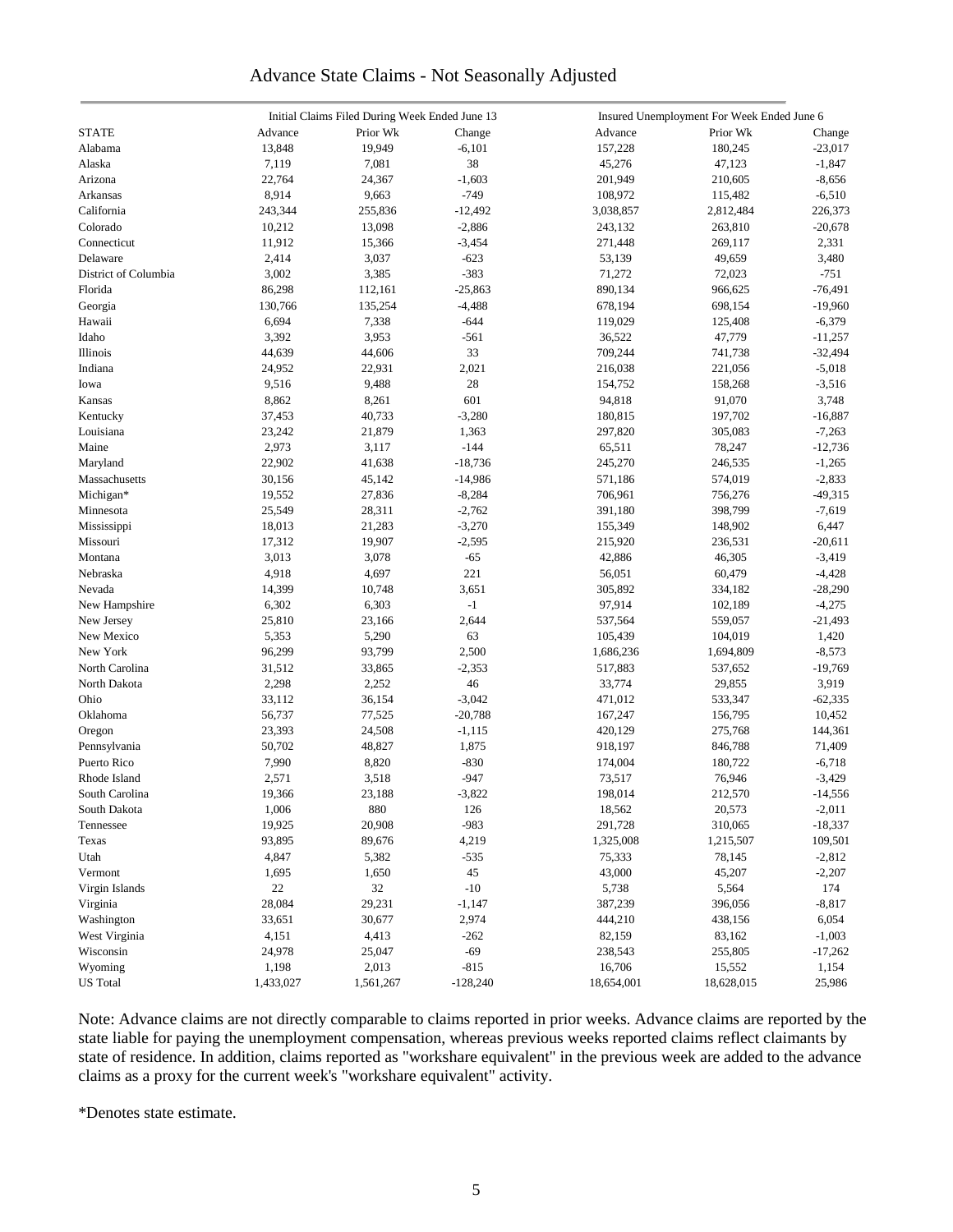# Seasonally Adjusted US Weekly UI Claims (in thousands)

|                    |                | Change<br>from   |          |                | <b>Change</b><br>from |           |            |
|--------------------|----------------|------------------|----------|----------------|-----------------------|-----------|------------|
|                    | <b>Initial</b> | <b>Prior</b>     | 4-Week   | <b>Insured</b> | <b>Prior</b>          | 4-Week    |            |
| <b>Week Ending</b> | <b>Claims</b>  | Week             | Average  | Unemployment   | Week                  | Average   | <b>IUR</b> |
| June 8, 2019       | 220            | $\boldsymbol{0}$ | 217.75   | 1,677          | $-23$                 | 1,686.75  | 1.2        |
| June 15, 2019      | 219            | $-1$             | 219.25   | 1,692          | 15                    | 1,691.00  | 1.2        |
| June 22, 2019      | 224            | 5                | 220.75   | 1,699          | $\tau$                | 1,692.00  | 1.2        |
| June 29, 2019      | 222            | $-2$             | 221.25   | 1,717          | 18                    | 1,696.25  | 1.2        |
| July 6, 2019       | 211            | $-11$            | 219.00   | 1,694          | $-23$                 | 1,700.50  | 1.2        |
| July 13, 2019      | 217            | $\sqrt{6}$       | 218.50   | 1,682          | $-12$                 | 1,698.00  | 1.2        |
| July 20, 2019      | 211            | $-6$             | 215.25   | 1,699          | 17                    | 1,698.00  | 1.2        |
| July 27, 2019      | 216            | $\sqrt{5}$       | 213.75   | 1,692          | $-7$                  | 1,691.75  | 1.2        |
| August 3, 2019     | 214            | $-2$             | 214.50   | 1,719          | $27\,$                | 1,698.00  | 1.2        |
| August 10, 2019    | 218            | 4                | 214.75   | 1,687          | $-32$                 | 1,699.25  | 1.2        |
| August 17, 2019    | 215            | $-3$             | 215.75   | 1,699          | 12                    | 1,699.25  | 1.2        |
| August 24, 2019    | 215            | $\boldsymbol{0}$ | 215.50   | 1,683          | $-16$                 | 1,697.00  | 1.2        |
| August 31, 2019    | 219            | $\overline{4}$   | 216.75   | 1,683          | $\boldsymbol{0}$      | 1,688.00  | 1.2        |
| September 7, 2019  | 208            | $-11$            | 214.25   | 1,675          | $\text{-}8$           | 1,685.00  | 1.2        |
| September 14, 2019 | 211            | 3                | 213.25   | 1,672          | $-3$                  | 1,678.25  | 1.2        |
|                    |                |                  |          |                |                       |           |            |
| September 21, 2019 | 215            | $\overline{4}$   | 213.25   | 1,667          | $-5$                  | 1,674.25  | 1.2        |
| September 28, 2019 | 218            | 3                | 213.00   | 1,698          | 31                    | 1,678.00  | 1.2        |
| October 5, 2019    | 212            | $-6$             | 214.00   | 1,689          | $-9$                  | 1,681.50  | 1.2        |
| October 12, 2019   | 218            | 6                | 215.75   | 1,691          | $\boldsymbol{2}$      | 1,686.25  | 1.2        |
| October 19, 2019   | 213            | $-5$             | 215.25   | 1,700          | 9                     | 1,694.50  | 1.2        |
| October 26, 2019   | 217            | $\overline{4}$   | 215.00   | 1,695          | $-5$                  | 1,693.75  | 1.2        |
| November 2, 2019   | 212            | $-5$             | 215.00   | 1,702          | 7                     | 1,697.00  | $1.2\,$    |
| November 9, 2019   | 222            | 10               | 216.00   | 1,697          | $-5$                  | 1,698.50  | 1.2        |
| November 16, 2019  | 223            | $\mathbf{1}$     | 218.50   | 1,665          | $-32$                 | 1,689.75  | 1.2        |
| November 23, 2019  | 211            | $-12$            | 217.00   | 1,697          | 32                    | 1,690.25  | $1.2\,$    |
| November 30, 2019  | 206            | $-5$             | 215.50   | 1,700          | $\mathfrak{Z}$        | 1,689.75  | $1.2\,$    |
| December 7, 2019   | 237            | 31               | 219.25   | 1,725          | 25                    | 1,696.75  | 1.2        |
| December 14, 2019  | 229            | $\text{-}8$      | 220.75   | 1,716          | $-9$                  | 1,709.50  | 1.2        |
| December 21, 2019  | 218            | $-11$            | 222.50   | 1,728          | 12                    | 1,717.25  | 1.2        |
| December 28, 2019  | 220            | $\boldsymbol{2}$ | 226.00   | 1,775          | $47\,$                | 1,736.00  | 1.2        |
| January 4, 2020    | 212            | $\mbox{-}8$      | 219.75   | 1,759          | $-16$                 | 1,744.50  | 1.2        |
| January 11, 2020   | 207            | $-5$             | 214.25   | 1,735          | $-24$                 | 1,749.25  | 1.2        |
| January 18, 2020   | 220            | 13               | 214.75   | 1,704          | $-31$                 | 1,743.25  | 1.2        |
| January 25, 2020   | 212            | $-8$             | 212.75   | 1,753          | 49                    | 1,737.75  | $1.2\,$    |
| February 1, 2020   | 201            | $-11$            | 210.00   | 1,678          | $-75$                 | 1,717.50  | 1.2        |
| February 8, 2020   | 204            | 3                | 209.25   | 1,729          | 51                    | 1,716.00  | 1.2        |
| February 15, 2020  | 215            | 11               | 208.00   | 1,693          | $-36$                 | 1,713.25  | 1.2        |
| February 22, 2020  | 220            | 5                | 210.00   | 1,720          | 27                    | 1,705.00  | 1.2        |
| February 29, 2020  | 217            | $-3$             | 214.00   | 1,699          | $-21$                 | 1,710.25  | 1.2        |
| March 7, 2020      | 211            | $-6$             | 215.75   | 1,702          | 3                     | 1,703.50  | 1.2        |
| March 14, 2020     | 282            | $71\,$           | 232.50   | 1,784          | 82                    | 1,726.25  | 1.2        |
| March 21, 2020     | 3,307          | 3,025            | 1,004.25 | 3,059          | 1,275                 | 2,061.00  | 2.1        |
| March 28, 2020     | 6,867          | 3,560            | 2,666.75 | 7,446          | 4,387                 | 3,497.75  | 5.1        |
| April 4, 2020      | 6,615          | $-252$           | 4,267.75 | 11,914         | 4,468                 | 6,050.75  | 8.2        |
| April 11, 2020     | 5,237          | $-1,378$         | 5,506.50 | 15,819         | 3,905                 | 9,559.50  | 10.9       |
| April 18, 2020     | 4,442          | $-795$           | 5,790.25 | 18,011         | 2,192                 | 13,297.50 | 12.4       |
| April 25, 2020     | 3,867          | $-575$           | 5,040.25 | 22,377         | 4,366                 | 17,030.25 | 15.4       |
| May 2, 2020        | 3,176          | $-691$           | 4,180.50 | 22,548         | 171                   | 19,688.75 | 15.5       |
| May 9, 2020        | 2,687          | $-489$           | 3,543.00 | 24,912         | 2,364                 | 21,962.00 | 17.1       |
| May 16, 2020       | 2,446          | $-241$           | 3,044.00 | 20,841         | $-4,071$              | 22,669.50 | 14.3       |
| May 23, 2020       | 2,123          | $-323$           | 2,608.00 | 21,268         | 427                   | 22,392.25 | 14.6       |
| May 30, 2020       | 1,897          | $-226$           | 2,288.25 | 20,606         | $-662$                | 21,906.75 | 14.1       |
| June 6, 2020       | 1,566          | $-331$           | 2,008.00 | 20,544         | $-62$                 | 20,814.75 | 14.1       |
| June 13, 2020      | 1,508          | $-58$            | 1,773.50 |                |                       |           |            |
|                    |                |                  |          |                |                       |           |            |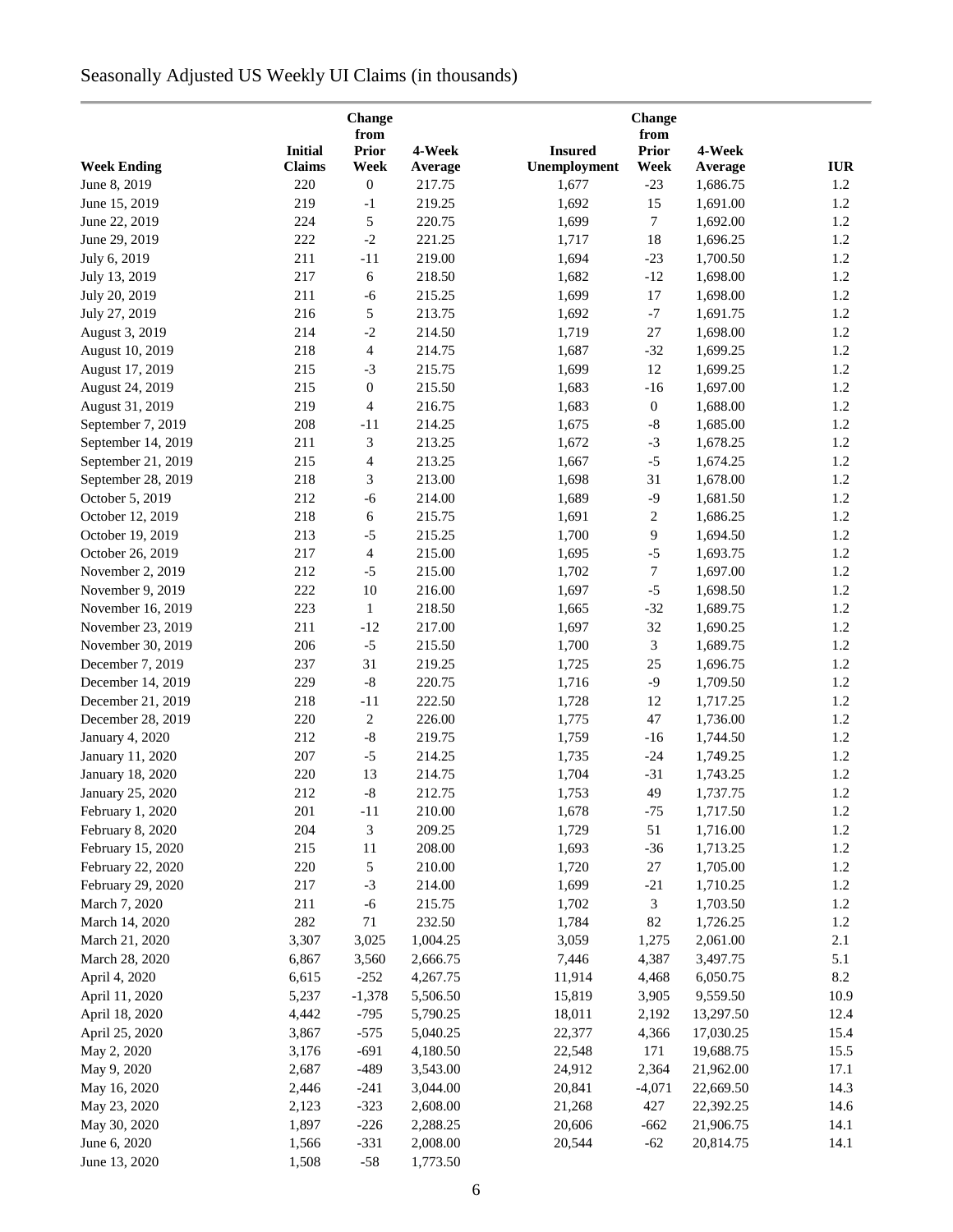| Pandemic Unemployment Assistance Claims - Not Seasonally Adjusted |  |  |  |  |  |  |  |  |
|-------------------------------------------------------------------|--|--|--|--|--|--|--|--|
|-------------------------------------------------------------------|--|--|--|--|--|--|--|--|

|                      |                  |                           | PUA Initial Claims Filed During Week Ended June 13 |                  | PUA Continued Claims For Week Ended May 30 |                  |
|----------------------|------------------|---------------------------|----------------------------------------------------|------------------|--------------------------------------------|------------------|
| <b>STATE</b>         | Advance          | Prior Wk                  | Change                                             | May 30           | May 23                                     | Change           |
| Alabama              | 3,089            | 3,556                     | $-467$                                             | 34,602           | 49,194                                     | $-14,592$        |
| Alaska               | 1,164            | 1,362                     | $-198$                                             | 16,398           | 16,452                                     | $-54$            |
| Arizona              | 118,332          | 96,398                    | 21,934                                             | 963,225          | 738,839                                    | 224,386          |
| Arkansas             | $\boldsymbol{0}$ | $\boldsymbol{0}$          | $\boldsymbol{0}$                                   | $\boldsymbol{0}$ | $\boldsymbol{0}$                           | $\boldsymbol{0}$ |
| California           | 69,447           | 71,229                    | $-1,782$                                           | 1,035,836        | 1,061,914                                  | $-26,078$        |
| Colorado             | 17,945           | 10,151                    | 7,794                                              | 126,592          | 105,613                                    | 20,979           |
| Connecticut          | 2,100            | 2,466                     | $-366$                                             | 46,921           | 44,560                                     | 2,361            |
| Delaware             | 556              | 698                       | $-142$                                             | 9,515            | 9,438                                      | 77               |
| District of Columbia | 851              | 643                       | 208                                                | 11,444           | $\boldsymbol{0}$                           | 11,444           |
| Florida              | $\boldsymbol{0}$ | $\boldsymbol{0}$          | $\boldsymbol{0}$                                   | $\boldsymbol{0}$ | $\mathbf{0}$                               | $\boldsymbol{0}$ |
| Georgia              | $\overline{0}$   | $\boldsymbol{0}$          | $\overline{0}$                                     | $\mathbf{0}$     | $\overline{0}$                             | $\mathbf{0}$     |
| Hawaii               | 14,039           | 12,059                    | 1,980                                              | 137,205          | 98,912                                     | 38,293           |
| Idaho                | 348              | 632                       | $-284$                                             | 898              | 74                                         | 824              |
| Illinois             | 8,987            | 9,064                     | $-77$                                              | 85,156           | 76,196                                     | 8,960            |
| Indiana              | 12,016           | 20,595                    | $-8,579$                                           | 117,441          | 195,247                                    | $-77,806$        |
| Iowa                 | 1,720            | 1,702                     | 18                                                 | 15,714           | 14,501                                     | 1,213            |
|                      | 450              |                           |                                                    |                  |                                            |                  |
| Kansas               |                  | 2,639<br>$\boldsymbol{0}$ | $-2,189$                                           | 34,537           | 42,912<br>$\boldsymbol{0}$                 | $-8,375$         |
| Kentucky             | 2,330            |                           | 2,330                                              | $\boldsymbol{0}$ |                                            | $\overline{0}$   |
| Louisiana            | 13,318           | 8,931                     | 4,387                                              | 166,615          | 161,530                                    | 5,085            |
| Maine                | 2,868            | 3,718                     | $-850$                                             | 23,370           | 55,411                                     | $-32,041$        |
| Maryland             | 61,640           | 9,762                     | 51,878                                             | 204,394          | 200,626                                    | 3,768            |
| Massachusetts        | 15,892           | 20,991                    | $-5,099$                                           | 532,594          | 882,248                                    | $-349,654$       |
| Michigan             | 25,987           | 38,298                    | $-12,311$                                          | 1,054,565        | 1,454,326                                  | $-399,761$       |
| Minnesota            | 717              | 723                       | $-6$                                               | 69,865           | 70,872                                     | $-1,007$         |
| Mississippi          | 8,203            | 8,403                     | $-200$                                             | 47,450           | 55,413                                     | $-7,963$         |
| Missouri             | 5,433            | 4,661                     | 772                                                | 80,019           | 68,365                                     | 11,654           |
| Montana              | 2,540            | 2,851                     | $-311$                                             | 41,888           | 58,440                                     | $-16,552$        |
| Nebraska             | 1,192            | 1,192                     | $\boldsymbol{0}$                                   | 22,023           | 17,225                                     | 4,798            |
| Nevada               | 24,720           | 16,201                    | 8,519                                              | 234,575          | 405,111                                    | $-170,536$       |
| New Hampshire        | $\boldsymbol{0}$ | $\boldsymbol{0}$          | $\boldsymbol{0}$                                   | $\boldsymbol{0}$ | $\boldsymbol{0}$                           | $\boldsymbol{0}$ |
| New Jersey           | 23,188           | 23,328                    | $-140$                                             | 399,178          | 385,724                                    | 13,454           |
| New Mexico           | 2,272            | 2,327                     | $-55$                                              | 43,732           | 43,433                                     | 299              |
| New York             | 53,291           | 81,205                    | $-27,914$                                          | 1,098,156        | 889,906                                    | 208,250          |
| North Carolina       | 24,813           | 28,579                    | $-3,766$                                           | 212,278          | 66,796                                     | 145,482          |
| North Dakota         | 603              | 594                       | 9                                                  | 7,362            | 6,677                                      | 685              |
| Ohio                 | 57,760           | 40,133                    | 17,627                                             | 562,418          | 439,430                                    | 122,988          |
| Oklahoma             | 1,339            | 1,153                     | 186                                                | $\boldsymbol{0}$ | $\boldsymbol{0}$                           | $\boldsymbol{0}$ |
| Oregon               | $\boldsymbol{0}$ | $\boldsymbol{0}$          | $\boldsymbol{0}$                                   | $\boldsymbol{0}$ | $\mathbf{0}$                               | $\mathbf{0}$     |
| Pennsylvania         | 83,662           | 70,838                    | 12,824                                             | 827,441          | 1,026,767                                  | $-199,326$       |
| Puerto Rico          | 20,513           | 18,338                    | 2,175                                              | 208,790          | 161,634                                    | 47,156           |
| Rhode Island         | 2,638            | 2,701                     | $-63$                                              | 41,620           | 39,848                                     | 1,772            |
| South Carolina       | 13,819           | 14,492                    | $-673$                                             | 87,195           | 78,534                                     | 8,661            |
| South Dakota         | 321              | 1,067                     | $-746$                                             | 5,170            | 3,034                                      | 2,136            |
| Tennessee            | 4,817            | 4,366                     | 451                                                | 85,670           | 84,996                                     | 674              |
| Texas                | 32,630           | 31,520                    | 1,110                                              | 184,302          | 219,170                                    | $-34,868$        |
| Utah                 | 1,718            | 1,674                     | 44                                                 | 10,921           | 10,850                                     | 71               |
| Vermont              | 381              | 434                       | $-53$                                              | 10,390           | 11,512                                     | $-1,122$         |
| Virgin Islands       | $\boldsymbol{0}$ | $\boldsymbol{0}$          | $\boldsymbol{0}$                                   | $\boldsymbol{0}$ | $\boldsymbol{0}$                           | $\overline{0}$   |
| Virginia             | 9,103            | 7,691                     | 1,412                                              | 201,362          | 190,915                                    | 10,447           |
| Washington           | 8,609            | 10,637                    | $-2,028$                                           | 171,898          | 175,846                                    | $-3,948$         |
| West Virginia        | $\boldsymbol{0}$ | $\boldsymbol{0}$          | $\boldsymbol{0}$                                   | $\boldsymbol{0}$ | $\boldsymbol{0}$                           | $\overline{0}$   |
| Wisconsin            | 2,727            | 4,163                     | $-1,436$                                           | 6,974            | 4,649                                      | 2,325            |
| Wyoming              | 438              | 298                       | 140                                                | 2,945            | 2,246                                      | 699              |
| <b>US</b> Total      | 760,526          | 694,463                   | 66,063                                             | 9,280,644        | 9,725,386                                  | $-444,742$       |
|                      |                  |                           |                                                    |                  |                                            |                  |

Note: Information on the Pandemic Unemployment Assistance (PUA) program can be found in UIPL 16-20: PUA [Program information](https://wdr.doleta.gov/directives/corr_doc.cfm?DOCN=4628)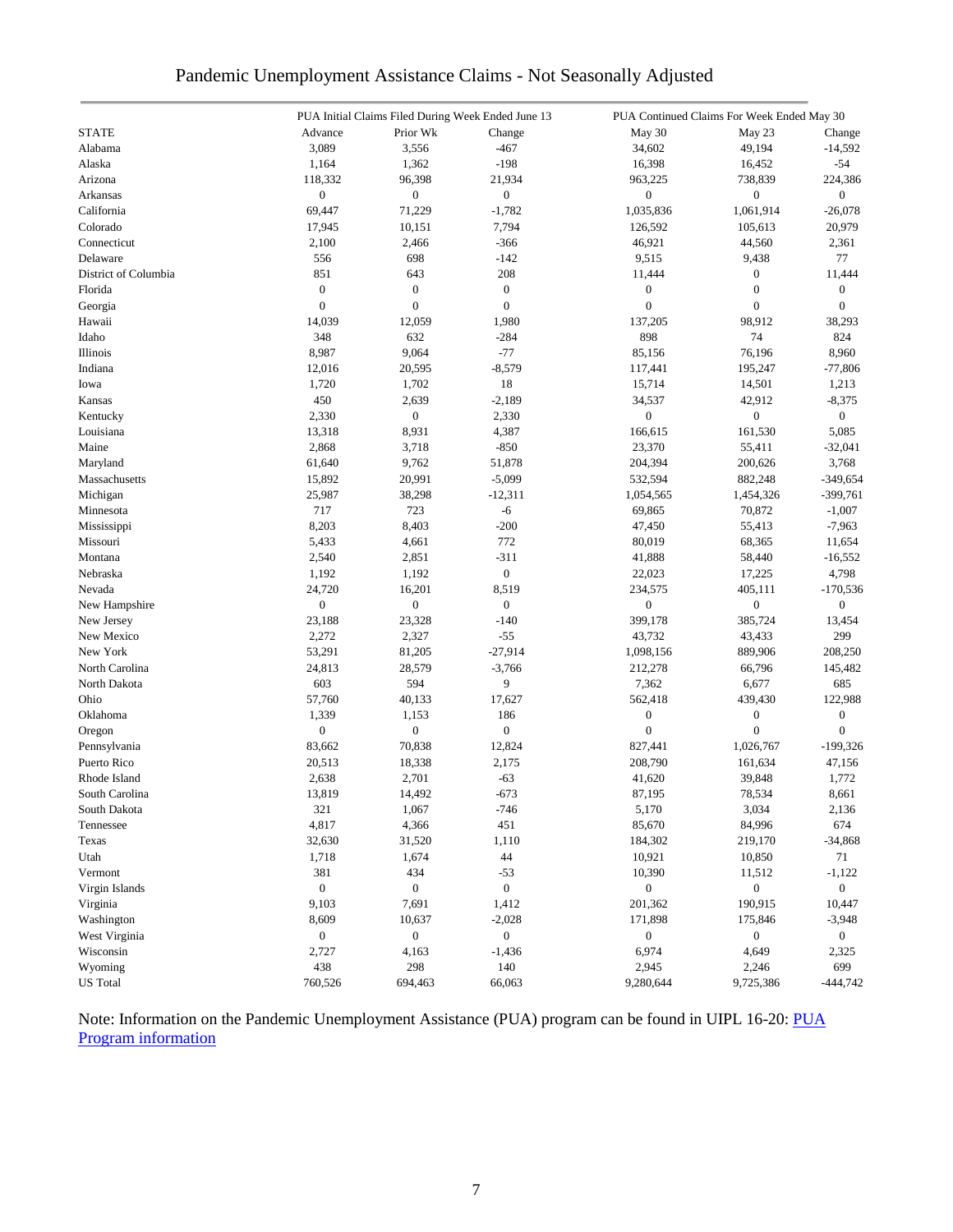## Pandemic Emergency Unemployment Compensation Claims - Not Seasonally Adjusted

|                      | PEUC Claims Filed During Weeks Ended: |                  |                  |                  |                  |  |
|----------------------|---------------------------------------|------------------|------------------|------------------|------------------|--|
| <b>STATE</b>         | May 30                                | May 23           | Change           | May 16           | May 9            |  |
| Alabama              | $\boldsymbol{0}$                      | $\boldsymbol{0}$ | $\boldsymbol{0}$ | $\boldsymbol{0}$ | $\boldsymbol{0}$ |  |
| Alaska               | $\boldsymbol{0}$                      | $\boldsymbol{0}$ | $\boldsymbol{0}$ | $\boldsymbol{0}$ | $\boldsymbol{0}$ |  |
| Arizona              | $\boldsymbol{0}$                      | $\boldsymbol{0}$ | $\boldsymbol{0}$ | $\boldsymbol{0}$ | $\boldsymbol{0}$ |  |
| Arkansas             | 6,529                                 | 5,490            | 1,039            | 6,058            | 6,633            |  |
| California           | 425,056                               | 140,031          | 285,025          | 324              | 183              |  |
| Colorado             | $\boldsymbol{0}$                      | $\boldsymbol{0}$ | $\boldsymbol{0}$ | $\boldsymbol{0}$ | $\boldsymbol{0}$ |  |
| Connecticut          | 21,704                                | 38,767           | $-17,063$        | $\boldsymbol{0}$ | $\boldsymbol{0}$ |  |
| Delaware             | 1,786                                 | 1,578            | 208              | 1,547            | 1,442            |  |
| District of Columbia | 1,411                                 | 1,226            | 185              | 1,104            | 1,314            |  |
| Florida              | $\boldsymbol{0}$                      | $\boldsymbol{0}$ | $\boldsymbol{0}$ | $\boldsymbol{0}$ | $\boldsymbol{0}$ |  |
| Georgia              | $\boldsymbol{0}$                      | $\boldsymbol{0}$ | $\boldsymbol{0}$ | $\boldsymbol{0}$ | $\boldsymbol{0}$ |  |
| Hawaii               | $\boldsymbol{0}$                      | $\boldsymbol{0}$ | $\boldsymbol{0}$ | $\boldsymbol{0}$ | $\boldsymbol{0}$ |  |
| Idaho                | 2,846                                 | 2,536            | 310              | 1,774            | 1,239            |  |
| Illinois             | 28,128                                | 33,201           | $-5,073$         | 28,873           | 29,423           |  |
| Indiana              | 9,190                                 | 9,039            | 151              | 9,097            | 14,094           |  |
| Iowa                 | 9,855                                 | 19,710           | $-9,855$         | $\boldsymbol{0}$ | $\mathbf{0}$     |  |
| Kansas               | $\boldsymbol{0}$                      | $\boldsymbol{0}$ | $\boldsymbol{0}$ | $\boldsymbol{0}$ | $\boldsymbol{0}$ |  |
| Kentucky             | $\boldsymbol{0}$                      | $\boldsymbol{0}$ | $\boldsymbol{0}$ | $\boldsymbol{0}$ | $\boldsymbol{0}$ |  |
| Louisiana            | 2,599                                 | 2,084            | 515              | 304              | $\boldsymbol{0}$ |  |
| Maine                | 138                                   | 158              | $-20$            | 70               | 21               |  |
| Maryland             | 7,230                                 | 5,983            | 1,247            | 5,575            | $\boldsymbol{0}$ |  |
| Massachusetts        | 42,051                                | 55,234           | $-13,183$        | 13,002           | $\boldsymbol{0}$ |  |
| Michigan             | 35,584                                | 16,788           | 18,796           | 33,561           | 12,794           |  |
| Minnesota            | 15,632                                | 14,332           | 1,300            | 13,405           | 12,935           |  |
| Mississippi          | $\boldsymbol{0}$                      | $\boldsymbol{0}$ | $\boldsymbol{0}$ | $\boldsymbol{0}$ | $\boldsymbol{0}$ |  |
| Missouri             | 11,162                                | 10,620           | 542              | 7,437            | 9,347            |  |
| Montana              | 1,833                                 | 1,720            | 113              | 1,612            | $\boldsymbol{0}$ |  |
| Nebraska             | 1,115                                 | 238              | 877              | 10               | $\boldsymbol{0}$ |  |
| Nevada               | 6,681                                 | 5,977            | 704              | 4,745            | 518              |  |
| New Hampshire        | $\boldsymbol{0}$                      | $\overline{0}$   | $\boldsymbol{0}$ | $\boldsymbol{0}$ | $\boldsymbol{0}$ |  |
| New Jersey           | 164,948                               | 30,944           | 134,004          | $\boldsymbol{0}$ | $\boldsymbol{0}$ |  |
| New Mexico           | 3,326                                 | 2,960            | 366              | 2,595            | 2,083            |  |
| New York             | 75,140                                | 64,624           | 10,516           | 53,737           | 50,117           |  |
| North Carolina       | 18,348                                | $\boldsymbol{0}$ | 18,348           | $\boldsymbol{0}$ | $\boldsymbol{0}$ |  |
| North Dakota         | 1,767                                 | 1,894            | $-127$           | 3,609            | 3,061            |  |
| Ohio                 | 13,899                                | 12,371           | 1,528            | 11,024           | 8,356            |  |
| Oklahoma             | $\boldsymbol{0}$                      | $\boldsymbol{0}$ | $\boldsymbol{0}$ | 1,732            | 317              |  |
| Oregon               | $\boldsymbol{0}$                      | $\boldsymbol{0}$ | $\boldsymbol{0}$ | $\boldsymbol{0}$ | $\boldsymbol{0}$ |  |
| Pennsylvania         | 125,988                               | 11,345           | 114,643          | 531              | 1,500            |  |
| Puerto Rico          | 6,875                                 | $\boldsymbol{0}$ | 6,875            | $\boldsymbol{0}$ | $\boldsymbol{0}$ |  |
| Rhode Island         | 2,348                                 | 2,279            | 69               | 2,139            | 1,592            |  |
| South Carolina       | $\boldsymbol{0}$                      | $\boldsymbol{0}$ | $\mathbf{0}$     | $\boldsymbol{0}$ | $\boldsymbol{0}$ |  |
| South Dakota         | 181                                   | 122              | 59               | 48               | 15               |  |
| Tennessee            | 4,641                                 | 4,129            | 512              | 100              | $\boldsymbol{0}$ |  |
| Texas                | 5,763                                 | 4,273            | 1,490            | $\boldsymbol{0}$ | $\boldsymbol{0}$ |  |
| Utah                 | 1,968                                 | 1,561            | 407              | 1,080            | $\boldsymbol{0}$ |  |
| Vermont              | 1,309                                 | 1,503            | $-194$           | $\boldsymbol{0}$ | $\boldsymbol{0}$ |  |
| Virgin Islands       | $\boldsymbol{0}$                      | $\boldsymbol{0}$ | $\boldsymbol{0}$ | $\boldsymbol{0}$ | $\overline{0}$   |  |
| Virginia             | $\boldsymbol{0}$                      | $\boldsymbol{0}$ | $\boldsymbol{0}$ | $\boldsymbol{0}$ | $\boldsymbol{0}$ |  |
| Washington           | 16,373                                | 14,114           | 2,259            | 13,825           | 59,766           |  |
| West Virginia        | 3,915                                 | 3,689            | 226              | 3,776            | 5,550            |  |
| Wisconsin            | $\boldsymbol{0}$                      | $\boldsymbol{0}$ | $\boldsymbol{0}$ | $\boldsymbol{0}$ | $\boldsymbol{0}$ |  |
| Wyoming              | $\boldsymbol{0}$                      | $\boldsymbol{0}$ | $\boldsymbol{0}$ | $\boldsymbol{0}$ | $\boldsymbol{0}$ |  |
| <b>US</b> Total      | 1,077,319                             | 520,520          | 556,799          | 222,694          | 222,300          |  |
|                      |                                       |                  |                  |                  |                  |  |

Note: Information on the Pandemic Emergency Unemployment Compensation (PEUC) program can be found in Unemployment Insurance Program Letter (UIPL) 17-20: [PEUC Program information](https://wdr.doleta.gov/directives/corr_doc.cfm?DOCN=8452)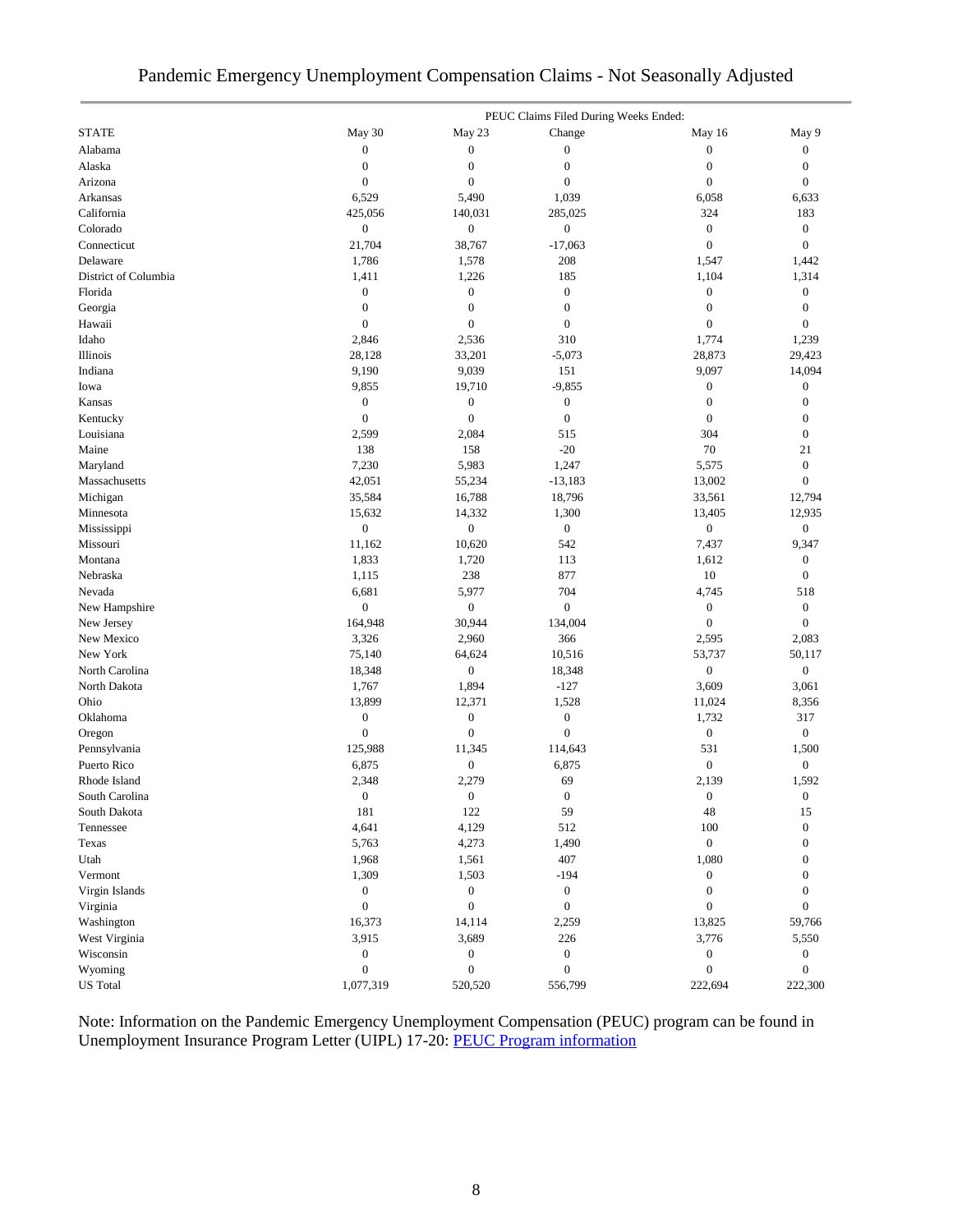#### INITIAL CLAIMS FILED DURING WEEK ENDED JUNE 6

#### INSURED UNEMPLOYMENT FOR WEEK ENDED MAY 30

|                      |              |                  | <b>CHANGE FROM</b>          |                                    |                  |                          |                   |             | <b>CHANGE FROM</b>       |                   |                  | <b>ALL</b>                           |
|----------------------|--------------|------------------|-----------------------------|------------------------------------|------------------|--------------------------|-------------------|-------------|--------------------------|-------------------|------------------|--------------------------------------|
|                      |              |                  |                             |                                    |                  |                          |                   |             |                          |                   |                  | <b>PROGRAMS</b>                      |
|                      |              | LAST             | <b>YEAR</b>                 |                                    |                  |                          |                   | LAST        | <b>YEAR</b>              |                   |                  | <b>EXCLUDING</b>                     |
| <b>STATE NAME</b>    | <b>STATE</b> | <b>WEEK</b>      | <b>AGO</b>                  | UCFE <sup>1</sup> UCX <sup>1</sup> |                  | <b>STATE</b>             | $(\frac{9}{6})^2$ | <b>WEEK</b> | <b>AGO</b>               | UCFE <sup>1</sup> | UCX <sup>1</sup> | <b>RAILROAD</b><br><b>RETIREMENT</b> |
| Alabama              | 19,949       | $-1,386$         | 17,159                      | 31                                 | 15               | 180,245                  | 9.3               | $-3,320$    | 164,145                  | 131               | 89               | 180,465                              |
| Alaska               | 7,081        | $-371$           | 6,172                       | 13                                 | $\boldsymbol{0}$ | 47,123                   | 15.3              | $-221$      | 40,748                   | 145               | 37               | 47,305                               |
| Arizona              | 24,367       | 2,355            | 19,697                      | 29                                 | 3                | 210,605                  | 7.3               | 661         | 184,297                  | 300               | 189              | 211,094                              |
| Arkansas             | 9,663        | 1,182            | 6,614                       | $\tau$                             | 3                | 115,482                  | 9.7               | 117         | 103,972                  | 159               | 83               | 115,724                              |
| California           | 255,836      | 27,202           | 214,548                     | 228                                | 131              | 2,812,484 16.2           |                   | 60,083      | 2,495,376                | 1,927             | 1,823            | 2,816,234                            |
| Colorado             | 13,098       | 579              | 11,120                      | 13                                 | 33               | 263,810                  | 9.9               | 19,210      | 245,749                  | 166               | 249              | 264,225                              |
| Connecticut          | 15,366       | 1,158            | 12,849                      | 32                                 | 13               | 269,117                  | 16.3              | 20,454      | 240,273                  | 145               | 152              | 269,414                              |
| Delaware             | 3,037        | $-15$            | 2,367                       | $\boldsymbol{2}$                   | 5                | 49,659                   | 11.1              | $-5,513$    | 45,843                   | 11                | 23               | 49,693                               |
| District of Columbia | 3,385        | $-174$           | 2,929                       | 34                                 | $\boldsymbol{0}$ | 72,023                   | 12.4              | 1,352       | 65,610                   | 817               | 10               | 72,850                               |
| Florida              | 112,161      | $-95,546$        | 103,580                     | 27                                 | 15               | 966,625                  | 11.3              | 335,985     | 932,125                  | 483               | 359              | 967,467                              |
| Georgia              | 135,254      | $-13,909$        | 129,888                     | 111                                | 83               | 698,154                  | 15.9              | $-56,679$   | 673,294                  | 567               | 511              | 699,232                              |
| Hawaii               | 7,338        | $-364$           | 5,767                       | 8                                  | 24               | 125,408                  | 20.2              | 482         | 118,468                  | 238               | 130              | 125,776                              |
| Idaho                | 3,953        | 307              | 2,965                       | 3                                  | $\mathbf{1}$     | 47,779                   | 6.5               | $-3,256$    | 43,224                   | 26                | 33               | 47,838                               |
| Illinois             | 44,606       | $-1,779$         | 34,023                      | 15                                 | 12               | 741,738                  | 12.5              | 21,959      | 659,409                  | 479               | 212              | 742,429                              |
| Indiana              | 22,931       | 17               | 20,110                      | 19                                 | 25               | 221,056                  | 7.3               | $-12,813$   | 207,202                  | 77                | 122              | 221,255                              |
| Iowa                 | 9,488        | 3,039            | 6,919                       | 16                                 | $\,$ 8 $\,$      | 158,268                  | 10.3              | $-4,294$    | 144,577                  | 180               | 54               | 158,502                              |
| Kansas               | 8,261        | $-1,767$         | 6,749                       | 2                                  | $\mathbf{1}$     | 91,070                   | 6.7               | $-8,878$    | 82,960                   | 86                | 73               | 91,229                               |
| Kentucky             | 40,733       | $-2,280$         | 38,532                      | $\boldsymbol{0}$                   | 6                | 197,702                  | 10.4              | $-8,303$    | 181,393                  | 141               | 135              | 197,978                              |
| Louisiana            | 21,879       | 2,545            | 19,061                      | 29                                 | 18               | 305,083                  | 16.1              | 3,485       | 289,725                  | 109               | 47               | 305,239                              |
| Maine                | 3,117        | $-8,034$         | 2,597                       | $\mathbf{0}$                       | $\boldsymbol{0}$ | 78,247                   | 13.0              | $-84,009$   | 73,920                   | 46                | 22               | 78,315                               |
| Maryland             | 41,638       | 9,718            | 38,578                      | 66                                 | 47               | 246,535                  | 9.6               | $-7$        | 221,283                  | 336               | 230              | 247,101                              |
| Massachusetts        | 45,142       | 17,512           | 40,699                      | 41                                 | 23               | 574,019                  | 16.1              | $-25,732$   | 524,482                  | 335               | 212              | 574,566                              |
| Michigan             | 27,836       | $-11,454$        | 22,826                      | 18                                 | 6                | 756,276                  | 17.6              | $-176,905$  | 712,766                  | 165               | 164              | 756,605                              |
| Minnesota            | 28,311       | 6,657            | 24,961                      | 11                                 | 6                | 398,799                  | 13.9              | 900         | 371,176                  | 185               | 133              | 399,117                              |
| Mississippi          | 21,283       | $-2,731$         | 19,517                      | 3                                  | 5                | 148,902                  | 13.4              | $-25,906$   | 139,079                  | 191               | 64               | 149,157                              |
| Missouri             | 19,907       | $-743$           | 15,578                      | 7                                  | $\tau$           | 236,531                  | 8.5               | $-5,642$    | 215,622                  | 117               | 73               | 236,721                              |
| Montana              | 3,078        | 24               | 2,266                       | 10                                 | 9                | 46,305                   | 10.2              | $-2,201$    | 41,613                   | 105               | 34               | 46,444                               |
| Nebraska             | 4,697        | $-386$           | 3,787                       | 10                                 | 5                | 60,479                   | 6.3               | $-1,986$    | 56,732                   | 25                | 37               | 60,541                               |
| Nevada               | 10,748       | $-589$           | 8,634                       | 2                                  | $\mathbf{1}$     | 334,182                  | 24.2              | $-861$      | 316,763                  | 135               | 126              | 334,443                              |
| New Hampshire        | 6,303        | 176              | 5,939                       | 6                                  | 3                | 102,189                  | 15.7              | 1,420       | 99,210                   | 39                | 15               | 102,243                              |
| New Jersey           | 23,166       | $-3,586$         | 14,949                      | 90                                 | 50               | 559,057                  | 13.9              | 11,144      | 482,347                  | 298               | 436              | 559,791                              |
| New Mexico           | 5,290        | $-1,382$         | 4,295                       | 10                                 | $\mathbf{1}$     | 104,019                  | 13.0              | $-1,736$    | 95,037                   | 150               | 83               | 104,252                              |
| New York             | 93,799       | 11,873           | 79,808                      | 32                                 | 42               | 1,694,809                | 18.0              | $-61,894$   | 1,580,664                | 521               | 662              | 1,695,992                            |
| North Carolina       | 33,865       | $-3,182$         | 30,618                      | 39                                 | 77               | 537,652                  | 12.2              | $-10,336$   | 518,105                  | 328               | 564              | 538,544                              |
| North Dakota         | 2,252        | $-63$            | 1,925                       | 13                                 | $\sqrt{2}$       | 29,855                   | 7.2               | $-951$      | 27,866                   | 148               | 22               | 30,025                               |
| Ohio                 | 36,154       | 1,076            | 29,091                      | 16                                 | 32               | 533,347                  | 10.0              | $-33,199$   | 486,599                  | 212               | 368              | 533,927                              |
| Oklahoma             | 77,525       | 17,149           | 75,592                      | 32                                 | 12               | 156,795                  | 10.0              | $-15,514$   | 142,596                  | 84                | 89               | 156,968                              |
| Oregon               | 24,508       | 3,943            | 20,960                      | 152                                | 55               | 275,768                  | 14.4              | 19,009      | 251,033                  | 885               | 284              | 276,937                              |
| Pennsylvania         | 48,827       | $-103$           | 31,463                      | 233                                | 75               | 846,788                  | 14.6              | -172,783    | 757,637                  | 2,328             | 662              | 849,778                              |
| Puerto Rico          | 8,820        | 1,584            | 6,581                       | $\overline{2}$                     | 3                | 180,722                  | 21.1              | 18,184      | 166,673                  | 288               | 69               | 181,079                              |
| Rhode Island         | 3,518        | 770              | 2,771                       | 6                                  | 6                | 76,946                   | 16.2              | $-1,550$    | 70,344                   | 52                | 30               | 77,028                               |
| South Carolina       | 23,188       | 4,278            | 20,185                      | 17                                 | 21               | 212,570                  | 10.2              | $-2,244$    | 198,536                  | 57                | 103              | 212,730                              |
| South Dakota         | 880          | $-618$           | 672                         | 68                                 | $\boldsymbol{0}$ | 20,573                   | 4.9               | 944         | 19,390                   | 177               | 13               | 20,763                               |
| Tennessee            | 20,908       | $-1,347$         | 18,019                      | 41                                 | 24               | 310,065                  | 9.5               | $-12,052$   | 291,384                  | 187               | 139              | 310,391                              |
| Texas                | 89,676       | $-17,001$        | 74,490                      | 120                                | 193              | 1,215,507                | 9.9               | $-186,266$  | 1,098,082                | 847               | 1,550            | 1,217,904                            |
| Utah                 | 5,382        | 434              | 4,389                       | 15                                 | 5                | 78,145                   | 5.3               | $-1,171$    | 71,422                   | 59                | 40               | 78,244                               |
| Vermont              | 1,650        | 185              | 1,338                       | 1                                  | $\boldsymbol{0}$ | 45,207                   | 14.9              | $-1,109$    | 42,106                   | $\mathfrak s$     | 2                | 45,214                               |
| Virgin Islands       | 32           | $\boldsymbol{0}$ | $\tau$                      | $\boldsymbol{0}$                   | $\boldsymbol{0}$ | 5,564                    | 15.7              | 922         | 5,188                    | 8                 | $\boldsymbol{0}$ | 5,572                                |
| Virginia             | 29,231       | $-2,148$         | 26,410                      | 9                                  | 12               | 396,056                  | 10.6              | $-2,355$    | 376,977                  | 458               | 473              | 396,987                              |
| Washington           | 30,677       | $-1,252$         | 25,251                      | 12                                 | 32               | 438,156                  | 13.1              | $-41,612$   | 394,246                  | 322               | 731              | 439,209                              |
| West Virginia        | 4,413        | $-272$           | 3,532                       | $\boldsymbol{0}$                   | 3                | 83,162                   | 12.5              | $-1,448$    | 74,574                   | 82                | 55               | 83,299                               |
| Wisconsin            | 25,047       | 386              | 20,680                      | 13                                 | 6                | 255,805                  | 9.0               | $-13,873$   | 234,169                  | 130               | 77               | 256,012                              |
| Wyoming              | 2,013        | $-408$           | 1,624                       | 3                                  | $\boldsymbol{0}$ | 15,552                   | 5.8               | $-301$      | 13,939                   | 22                | 8                | 15,582                               |
| Totals               |              |                  | 1,561,267 -58,741 1,341,081 | 1,717 1,159                        |                  | 18,628,015 12.8 -470,609 |                   |             | 17,089,950 15,514 11,901 |                   |                  | 18,655,430                           |

Figures appearing in columns showing over-the-week changes reflect all revisions in data for prior week submitted by state agencies.

- 1. The Unemployment Compensation program for Federal Employees (UCFE) and the Unemployment Compensation for Ex-servicemembers (UCX) exclude claims filed jointly under other programs to avoid duplication.
- 2. Rate is not seasonally adjusted. The source of U.S. total covered employment is BLS.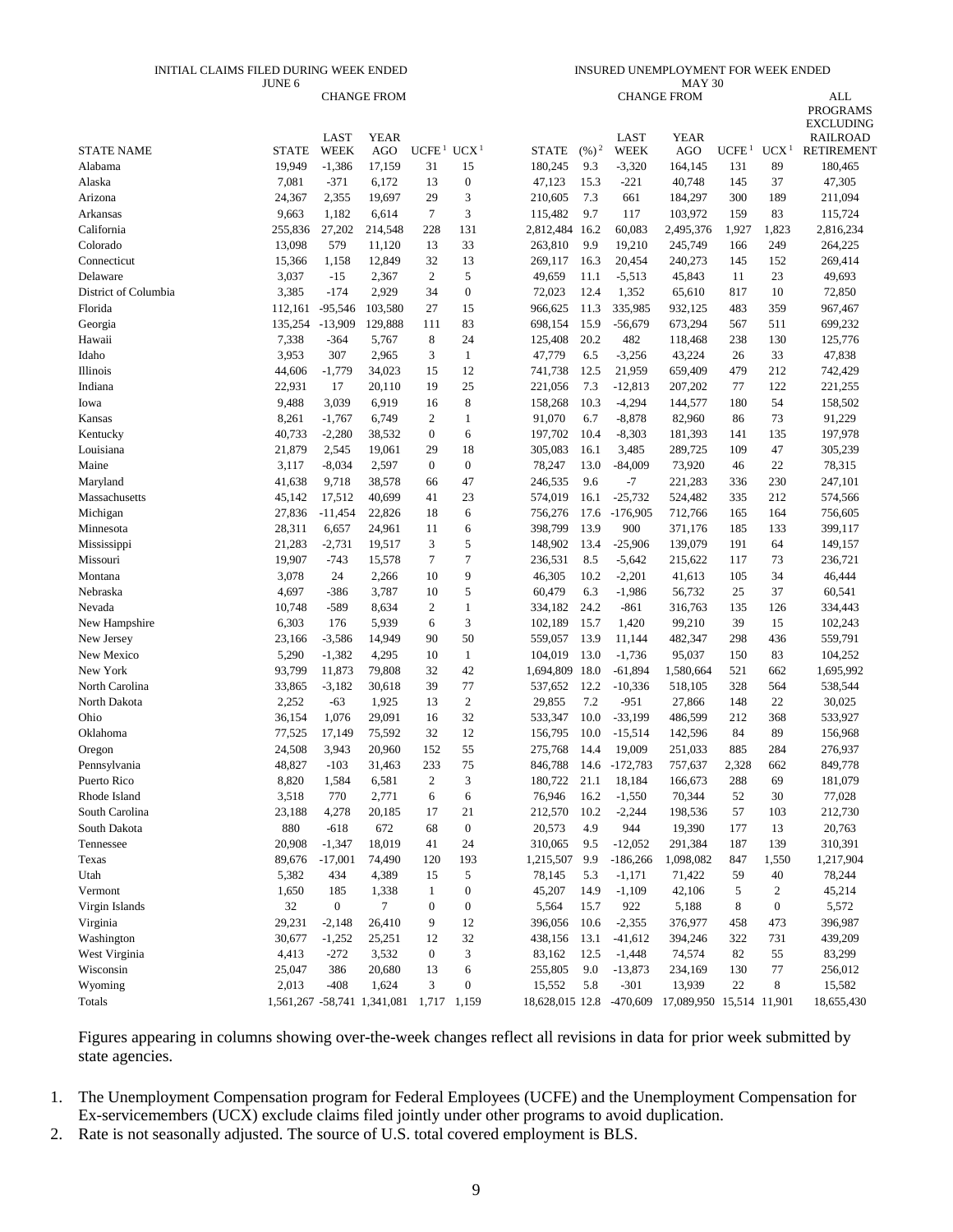## **UNADJUSTED INITIAL CLAIMS FOR WEEK ENDED JUNE 6, 2020**

## **State Change State Supplied Comment**<br>CA +27,202 Layoffs in the service indus CA  $+27,202$  Layoffs in the service industry. MA +17,512 Layoffs in the administrative, support, waste management, and remediation services, health care and social assistance, and accommodation and food services industries. OK  $+17,149$  No comment. NY +11,873 Layoffs in the educational services, accommodation and food services, and construction industries.  $MD$   $+9,718$  No comment. MN  $+6,657$  No comment.  $SC +4,278$  No comment. OR  $+3.943$  No comment. IA +3,039 Layoffs in the educational services, accommodation and food services, administrative, support, waste management, and remediation services, and manufacturing industries. LA  $+2,545$  No comment.  $AZ \qquad +2.355 \qquad No comment.$ PR  $+1,584$  No comment.  $AR$  +1,182 No comment. CT +1,158 Layoffs in the retail, accommodation and food services, and health care and social assistance industries. OH  $+1.076$  No comment.

### STATES WITH AN INCREASE OF MORE THAN 1,000

STATES WITH A DECREASE OF MORE THAN 1,000

| <b>State</b><br>FL | <b>Change</b><br>-95,546 | <b>State Supplied Comment</b><br>Fewer layoffs in the agriculture, forestry, fishing, and hunting, construction, manufacturing,<br>wholesale trade, retail trade, and service industries.     |
|--------------------|--------------------------|-----------------------------------------------------------------------------------------------------------------------------------------------------------------------------------------------|
| TX                 | $-17,001$                | No comment.                                                                                                                                                                                   |
| <b>GA</b>          | $-13,909$                | Fewer layoffs in the health care and social assistance, trade, transportation and warehousing,<br>and accommodation and food services industries.                                             |
| MI                 | $-11,454$                | No comment.                                                                                                                                                                                   |
| <b>ME</b>          | $-8,034$                 | No comment.                                                                                                                                                                                   |
| NJ                 | $-3,586$                 | No comment.                                                                                                                                                                                   |
| NC                 | $-3,182$                 | Fewer layoffs in the health care and social assistance and accommodation and food services<br>industries.                                                                                     |
| <b>MS</b>          | $-2,731$                 | No comment.                                                                                                                                                                                   |
| KY                 | $-2,280$                 | No comment.                                                                                                                                                                                   |
| VA.                | $-2,148$                 | No comment.                                                                                                                                                                                   |
| IL                 | $-1,779$                 | No comment.                                                                                                                                                                                   |
| <b>KS</b>          | $-1,767$                 | No comment.                                                                                                                                                                                   |
| AL                 | $-1,386$                 | Fewer layoffs in the transportation and warehousing, manufacturing, administrative, support,<br>waste management, and remediation services, and health care and social assistance industries. |
| <b>NM</b>          | $-1,382$                 | No comment.                                                                                                                                                                                   |
| <b>TN</b>          | $-1,347$                 | No comment.                                                                                                                                                                                   |
| <b>WA</b>          | $-1,252$                 | No comment.                                                                                                                                                                                   |